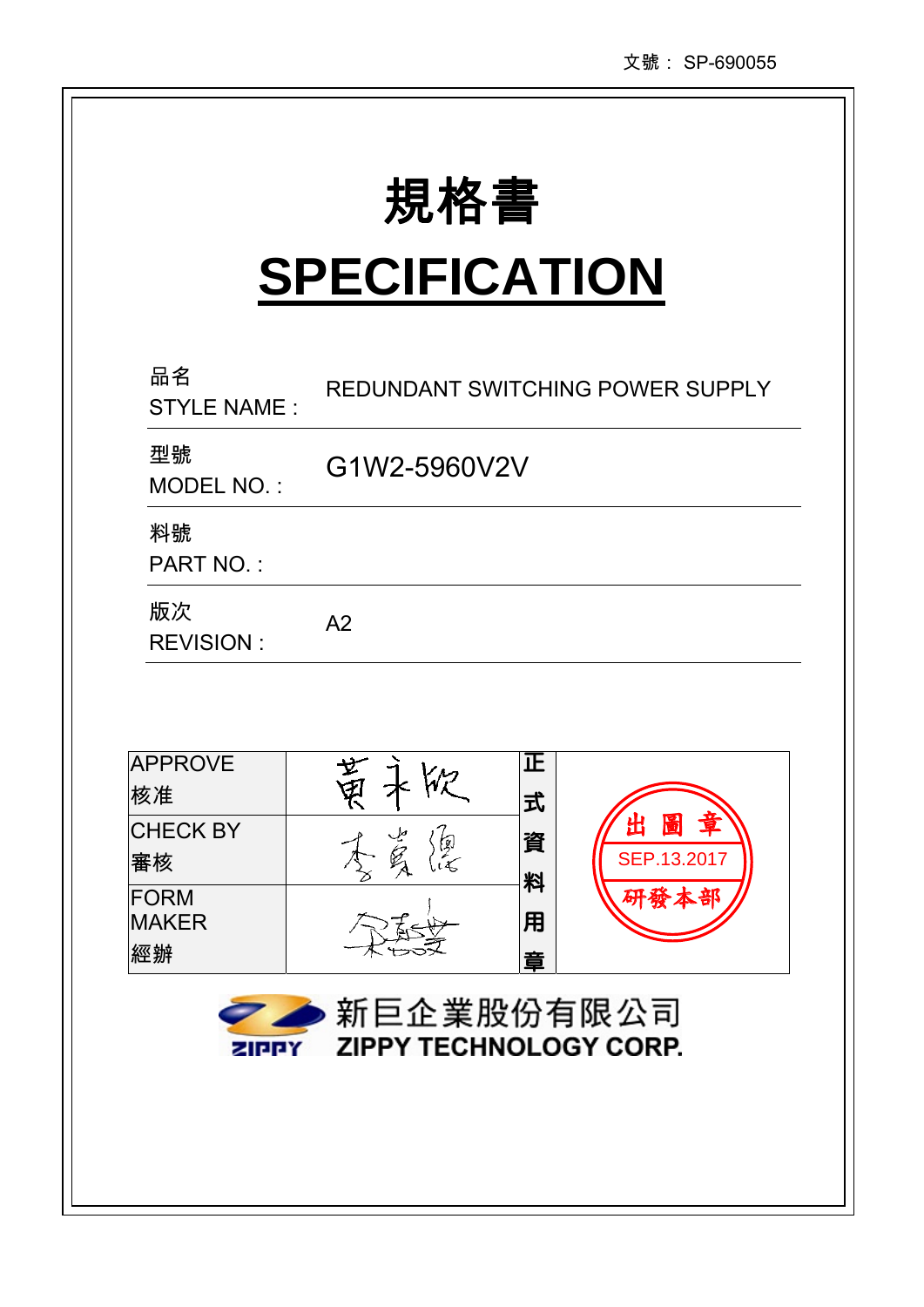

# **Revision**

| Rev. | Page | Item | Date | <b>Description</b>                       |
|------|------|------|------|------------------------------------------|
| A2   | 13   | 6.6  |      | SEP-08-2017   Update RFI / EMI Standards |
|      |      |      |      |                                          |

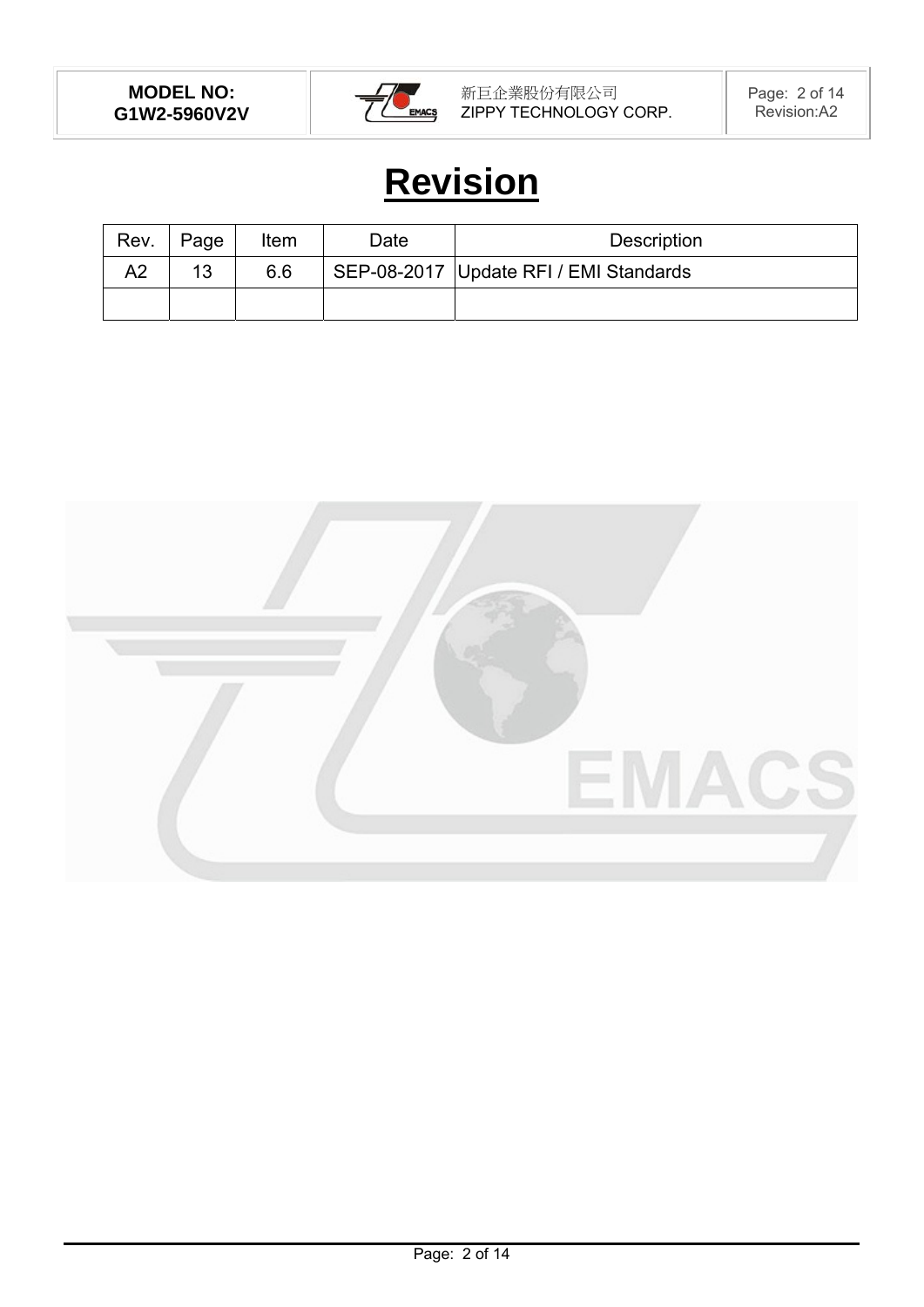

# **MODEL NO. G1W2-5960V2V**

# 1.0 SCOPE

- 2.0 Input requirements
	- 2.1 AC Input Voltage, Frequency and Current
	- 2.2 AC Inrush Current
	- 2.3 Power factor correction / Current Harmonics
	- 2.4 Efficiency
	- 2.5 AC Line Dropout
	- 2.6 AC Line Transient Specification
	- 2.7 AC Line Fast Transient Specification
- 3.0 Output requirements
	- 3.1 Output Current / Loading
	- 3.2 DC Voltage Regulation
	- 3.3 Ripple and noise
	- 3.4 Dynamic Loading
	- 3.5 Capacitive Loading
	- 3.6 Timing Requirements
	- 3.7 Remote on / off control
	- 3.8 Overshoot at Turn-on / Turn-off
	- 3.9 standby Outputs

#### 4.0 Protection

- 4.1 Over power protection
- 4.2 Over voltage protection
- 4.3 Over current protection
- 4.4 Short Circuit Protection
- 5.0 Environmental Requirements
	- 5.1 Temperature
	- 5.2 Humidity
	- 5.3 Altitude
- 6.0 Safety
	- 6.1 UL
	- 6.2 CUL
	- 6.3 TUV
	- 6.4 CCC
	- 6.5 Power Line Transient
	- 6.6 RFI / EMI Standards
	- 6.7 Leakage current
	- 6.8 Production Line Testing
	- 6.9 Hi-Pot Testing
	- 6.10 Insulation resistance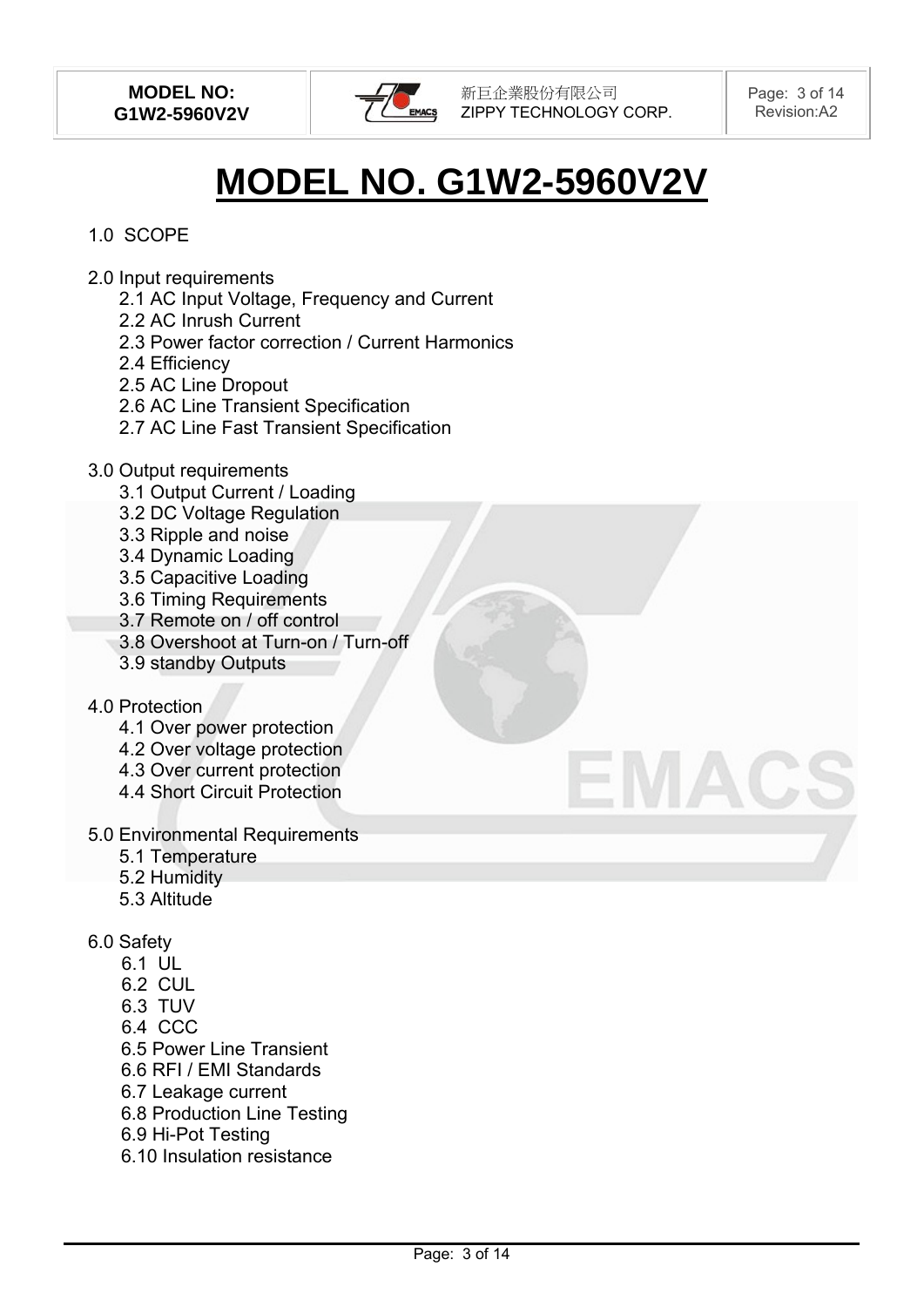

- 7.0 Reliability 7.1 Burn in 7.2 MTBF
- 8.0 Mechanical requirements

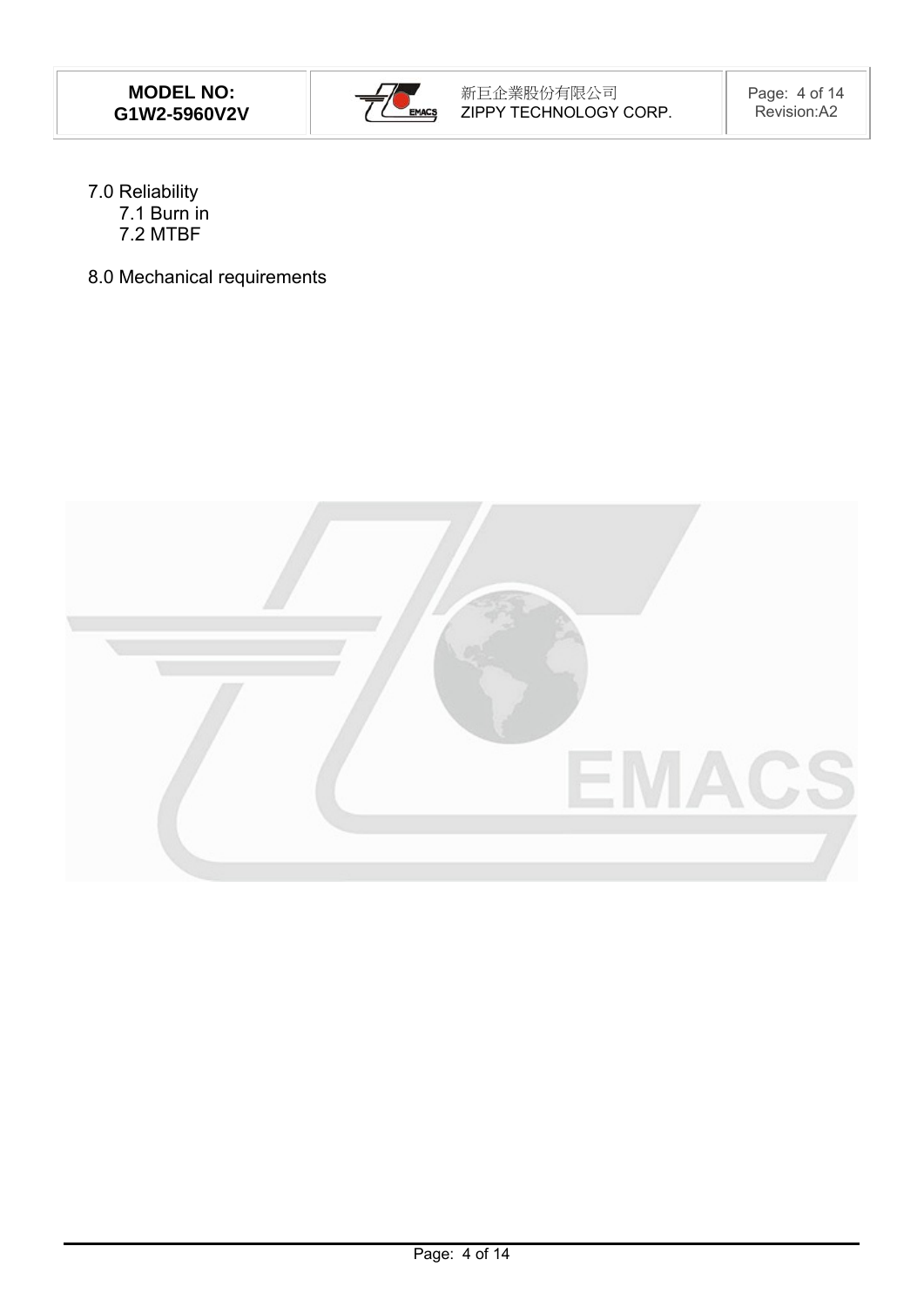

### 1.0 Scope

This specification defines the performance characteristics of a grounded, AC input,1010watts, 5 output level power supply. This specification also defines world wide safety requirements and manufactures process test requirements. G1W2-5960V2V power system is a 1+1 Redundant power system consisting of two G1W-3962V power modules and one G1W2-5960V2V power system frame.

# 2.0 Input requirements

2.1 AC Input Voltage,Frequency and Current (Rating: 100V-240Vac, 47-63Hz, 14-7A)

| Parameter      | <b>Minimum</b> | Rated      | Maximum   | Max. Current |
|----------------|----------------|------------|-----------|--------------|
| Voltage (115V) | 90 Vac         | 100-127Vac | 132 Vac   | 14A          |
| Voltage (230V) | 180 Vac        | 200-240Vac | $264$ Vac | 7A           |
| Frequency      | 47 Hz          | $50/60$ Hz | 63 Hz     |              |

Table 1 – AC Input Voltage , Frequency and Current

# 2.2 AC Inrush Current

 AC line inrush current shall not damage any component nor cause the AC line fuse to blow under any DC conditions and with any specified AC line input voltage and frequency. Repetitive On/Off cycling of the AC input voltage shall not damage the power supply.

40/60 amps @115/230 VAC (at 25 degrees ambient cold start for each power unit)

# 2.3 Power factor correction / Current Harmonics

 The power supply modules shall incorporate universal power input with active power

factor correction, which shall reduce the line harmonics in accordance with the EN61000-3-2 CLASS "D" standards.

PFC:up to the target of 95% @115/230VAC, full load.

# 2.4 Efficiency

 The minimum power supply system efficiency shall be 85%, measured at nominal input voltage 230 V and full loading.

# Efficiency curve:

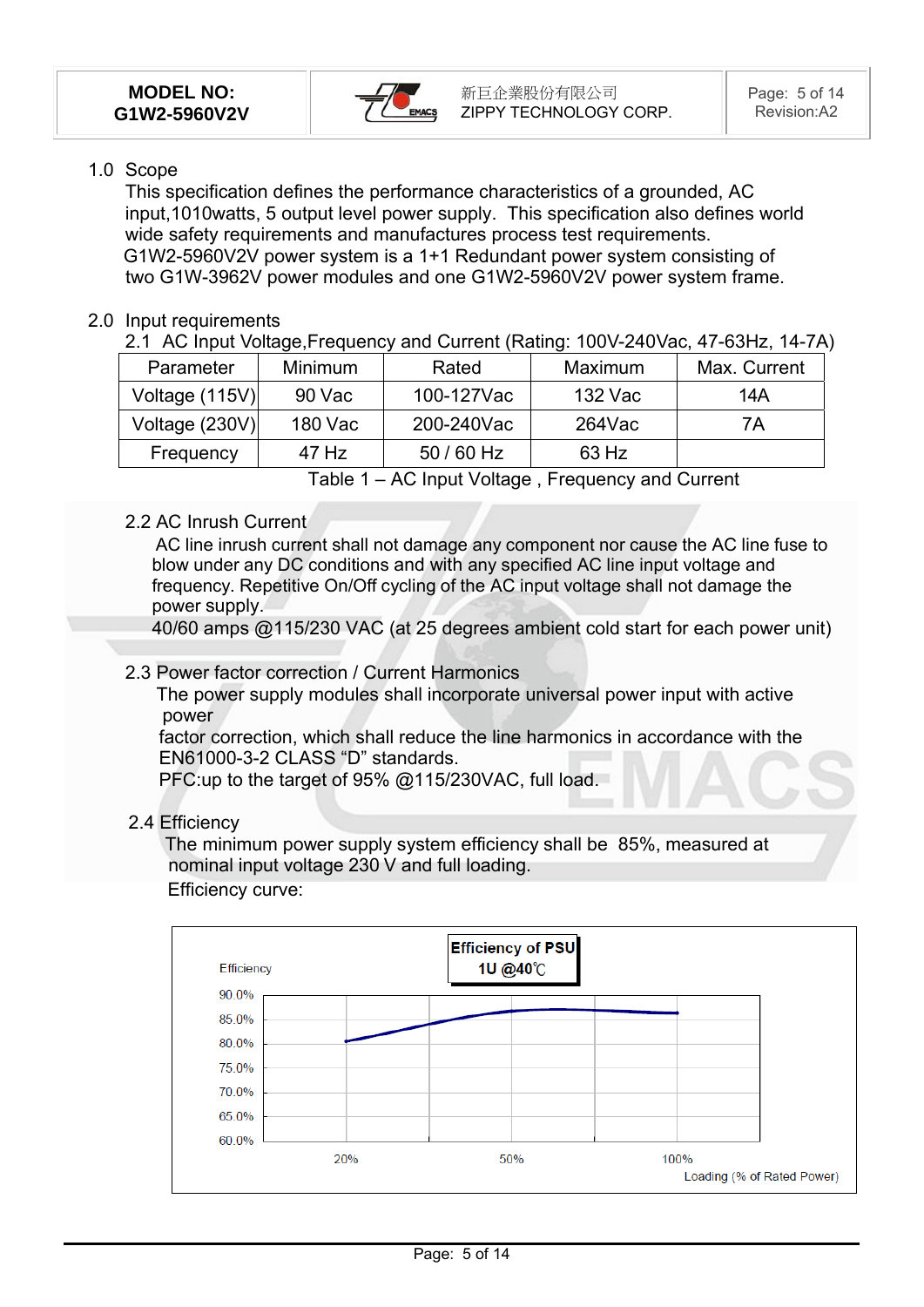



#### NOTE:

 The different harness conditions and/or the accuracy of measurement instruments affect the test result of output voltage and efficiency. Harness conditions are such as cable length, wire gauge, the connector types, total harness amounts.

#### 2.5 AC Line Dropout

An AC line dropout of 12ms or less shall not cause any tripping of control signals or protection circuits.

If the AC dropout lasts longer than 16mS the power supply should recover and meet all turn on requirements. The power supply shall meet the regulation requirement over all rated AC voltages, frequencies, and output loading conditions. Any dropout of the AC line shall not cause damage to the power supply. An AC line dropout is defined as a drop in AC line to 0VAC at any phase of the AC line for any length of time.

#### 2.6 AC Line Transient Specification

 AC line transient conditions shall be defined as "sag" and "surge" conditions. Sag conditions (also referred to as "brownout" conditions) will be defined as the AC line voltage dropping below nominal voltage. Surge will be defined as the AC line voltage rising above nominal voltage.

#### 2.7 AC Line Fast Transient Specification

The power supply shall meet the EN61000-4-5 directive and any additional requirements in IEC1000-4-5:1995 and the Level 3 requirements for surgewithstand capability, with the following conditions and exceptions:

• These input transients must not cause any out-of-regulation conditions, such as overshoot and undershoot, nor must it cause any nuisance trips of any of the power supply protection circuits.

• The surge-withstand test must not produce damage to the power supply.

• The supply must meet surge-withstand test conditions under maximum and minimum DC-output load conditions.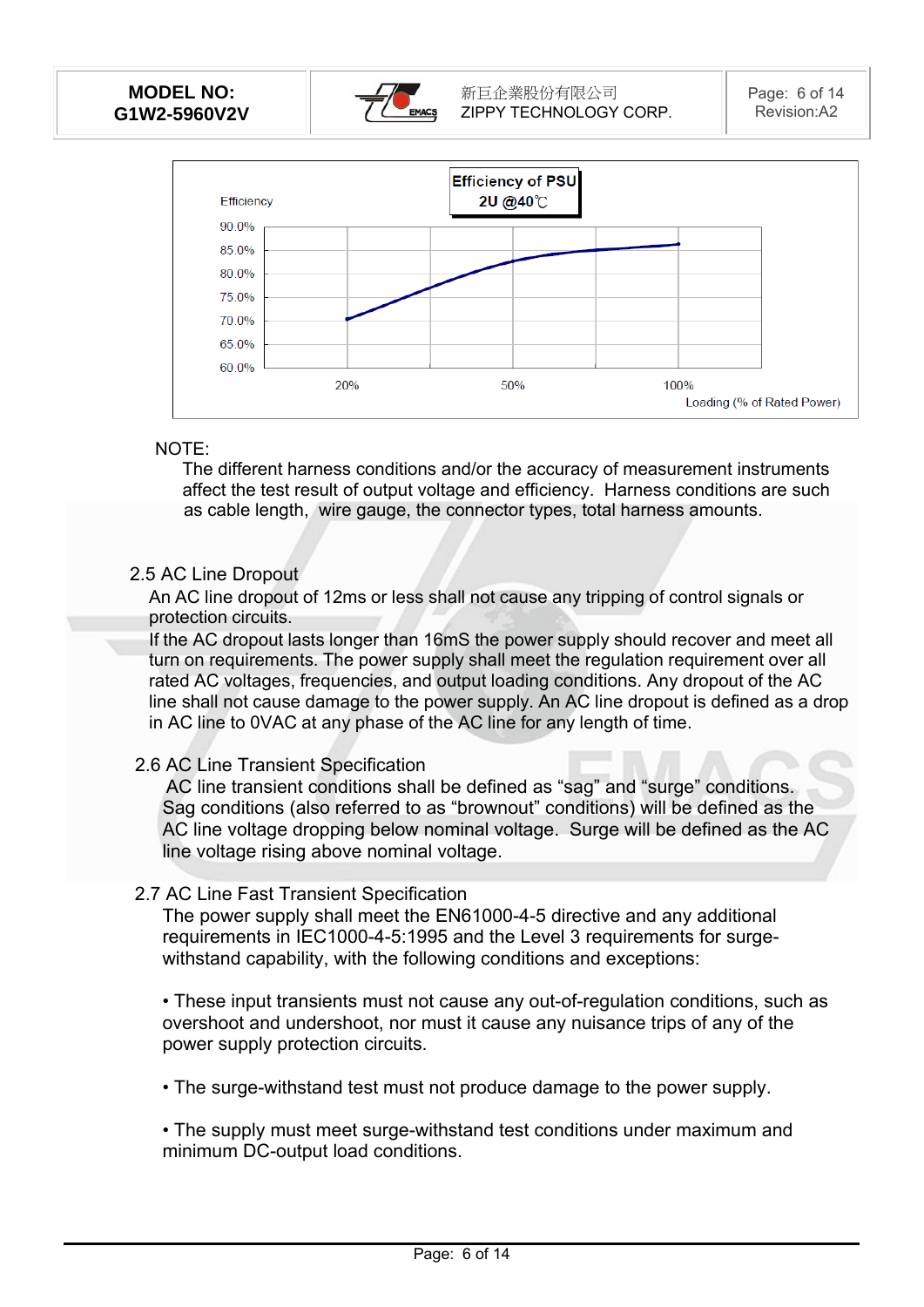

#### 3.0 Output requirements

#### 3.1 Output Current / Loading

The Table 2 define current rating. The power supply shall meet both static and dynamic voltage regulation requirements for minimum load condition.

| <b>Output</b> | $+5V$ | $+3.3V$ | $+12V$ | $-12V$ | $+5VSB$ |
|---------------|-------|---------|--------|--------|---------|
| Max. Load     | 32A   | 32A     | 78A    | 0.8A   | 3.5A    |
| Min. Load     | 0.5A  | 0.5A    | 2A     | 0A     | 0.1A    |

Table 2 – Output Current:

The output current of +5V and +3.3V not exceed 190W Total power:960W (MAX)

#### 3.2 DC Voltage Regulation

The power supply output voltages must stay within the following voltage limits when operating at steady state and dynamic loading conditions.The +5V and +3.3V and +12V is measured at its remote sense signal (+5VS,+3.3VS,+12VS) located at the signal connector.

| <b>Output Voltage</b> | $+5V$ | $+3.3V$ | $+12V$ | $-12V$                      | $+5VSB$  |
|-----------------------|-------|---------|--------|-----------------------------|----------|
| Load Reg.             |       |         |        | +5/-5% +5/-5% +5/-5% +5/-5% | $+5/-5%$ |
| Line Reg.             | ±1%   | ±1%     | ±1%    | ±1%                         | ±1%      |

#### Table 3 – Regulation

#### 3.3 Ripple and noise

The maximum allowed ripple/noise output of the power supply is defined in Table 4.

This is measured over a bandwidth of 0 Hz to 20 MHz at the power supply output connectors. A 10μF tantalum capacitor in parallel with a 0.1 μF ceramic capacitor are placed at the point of measurement.

| <b>Output Volatage</b> | Ripple      | Ripple+Noise |
|------------------------|-------------|--------------|
| $+5V$                  | $50mV(P-P)$ | $50mV(P-P)$  |
| $+3.3V$                | $50mV(P-P)$ | $50mV(P-P)$  |
| $+12V$                 | 120mV(P-P)  | 120mV(P-P)   |
| $-12V$                 | 120mV(P-P)  | 120mV(P-P)   |
| $+5Vsb$                | $50mV(P-P)$ | $50mV(P-P)$  |

Table 4 - Ripple and noise

#### 3.4 Dynamic Loading

The output voltages shall remain within the limits specified in Table 5 for the step loading and within the limits specified in Table 6 for the capacitive loading. The load transient repetition rate shall be tested between 50Hz and 5kHz at duty cycle ranging from 10%-90%. The load transient repetition rate is only a test specification. The  $\triangle$ step load may occur anywhere within the MIN load to the MAX load range.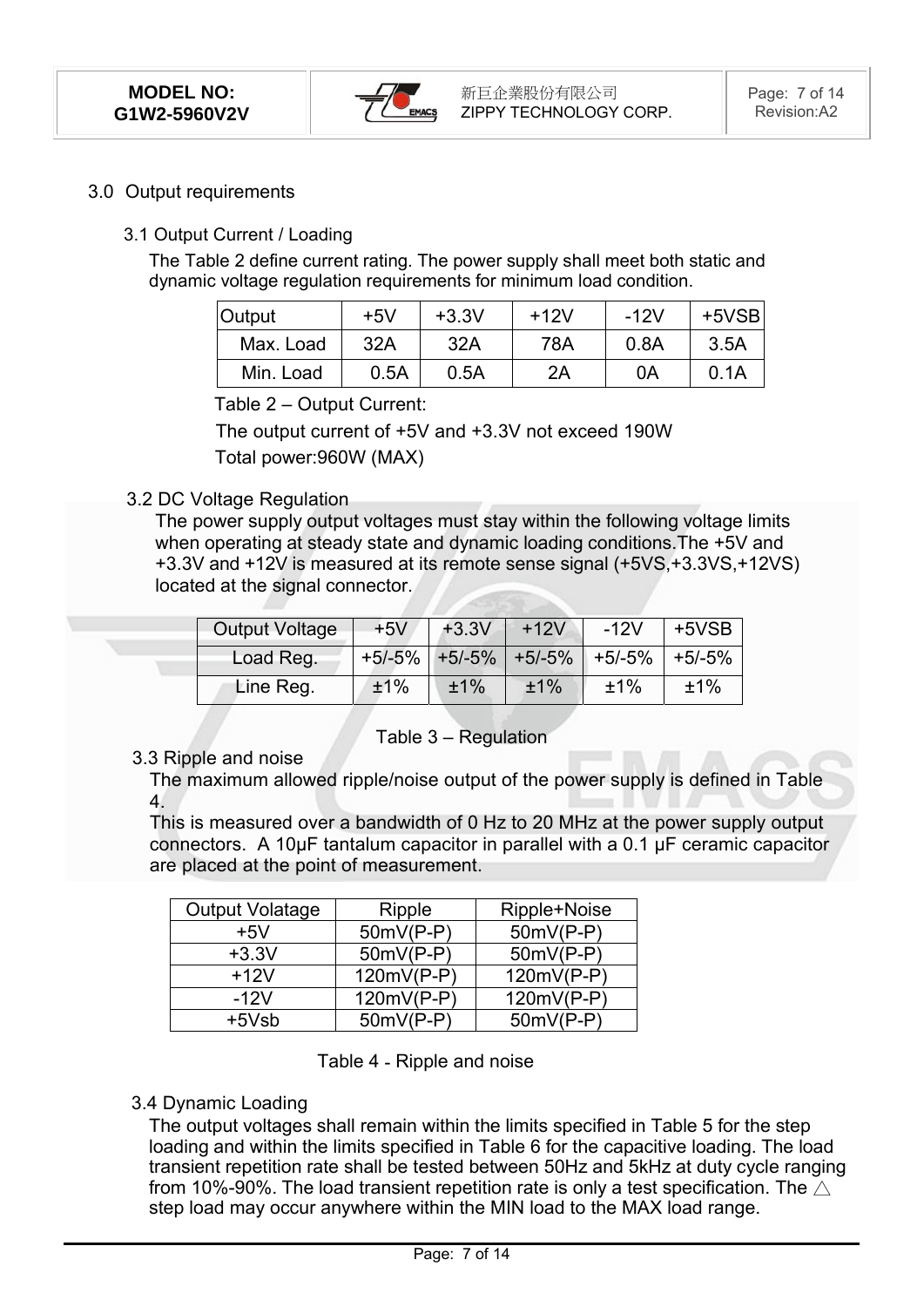

| Output  | ∆ Step Load Size | <b>Load Slew Rate</b> | Capacitive Load |
|---------|------------------|-----------------------|-----------------|
| $+5V$   | 30% of max load  | $0.5$ A/ $\mu$ s      | 1000 $\mu$ F    |
| $+3.3V$ | 30% of max load  | $0.5$ A/ $\mu$ s      | 1000 $\mu$ F    |
| $+12V$  | 65% of max load  | $0.5$ A/ $\mu$ s      | 2200 µF         |
| +5VSB   | 25% of max load  | $0.5$ A/ $\mu$ s      | 1 µF            |

#### Table  $5 -$

#### Transient Load Requirements

3.5 Capacitive Loading

 The power supply shall be stable and meet all requirements with the Table 6 capacitive loading ranges.

| Output  | <b>MIN</b> | <b>MAX</b> | Units |
|---------|------------|------------|-------|
| $+5V$   | 10         | 12,000     | μF    |
| $+3.3V$ | 10         | 12,000     | μF    |
| $+12V$  | 10         | 11,000     | μF    |
| $-12V$  |            | 350        | μF    |
| $+5VSB$ |            | 350        | μF    |

Table 6 – Capacitive Loading Conditions

3.6 Timing Requirements

These are the timing requirements for the power assembly operation. The output voltages must rise from 10% to within regulation limits (Tvout rise) within 1 to 20mS. The +5V, +3.3V and +12V output voltages should start to rise at about the same time. All outputs must rise monotonically. Each output voltage shall reach regulation within 50 ms (T<sub>vout on</sub>) of each other during turn on of the power supply. Each output voltage shall fall out of regulation within 400 ms (T<sub>vout off</sub>) of each other during turn off. Figure 1 and figure 2 show the turn On and turn Off timing

requirement. In Figure 2, the timing is shown with both AC and PSON# controlling the On/Off of the power supply.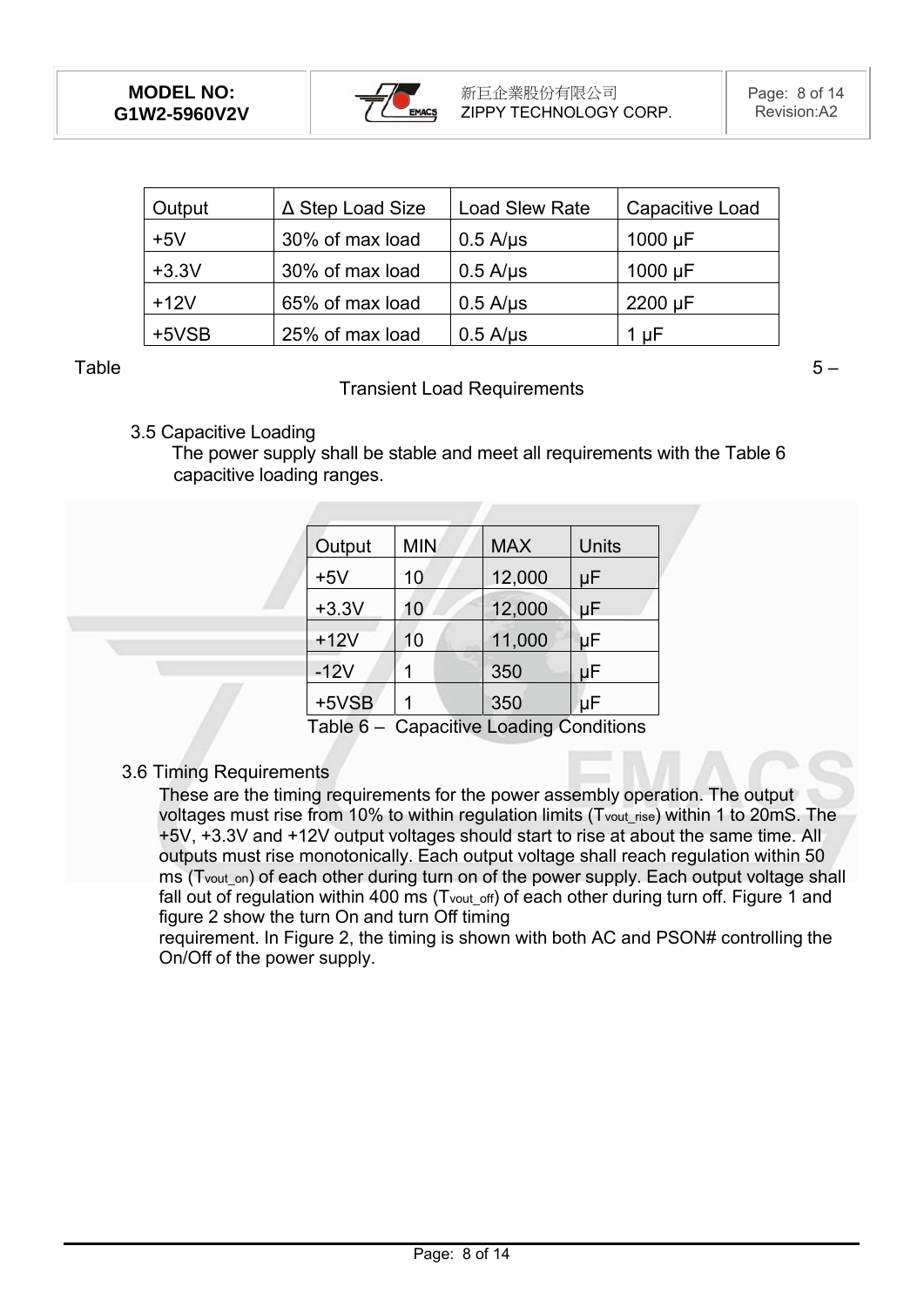

| <b>Item</b> | Description                                                                   | <b>MIN</b> | <b>MAX</b> | <b>Units</b> |
|-------------|-------------------------------------------------------------------------------|------------|------------|--------------|
| Tvout rise  | Output voltage rise time from each main output.                               |            | 20         | ms           |
| Tsb rise    | Ouput voltage rise time for the 5VSB output.                                  |            | 25         | ms           |
| Tvout on    | All main outputs must be within regulation of each<br>other within this time. |            | 50         | ms           |
| Tvout off   | All main outputs must leave regulation within this<br>time.                   |            | 400        | ms           |

Table 7 **–** Output Voltage Timing

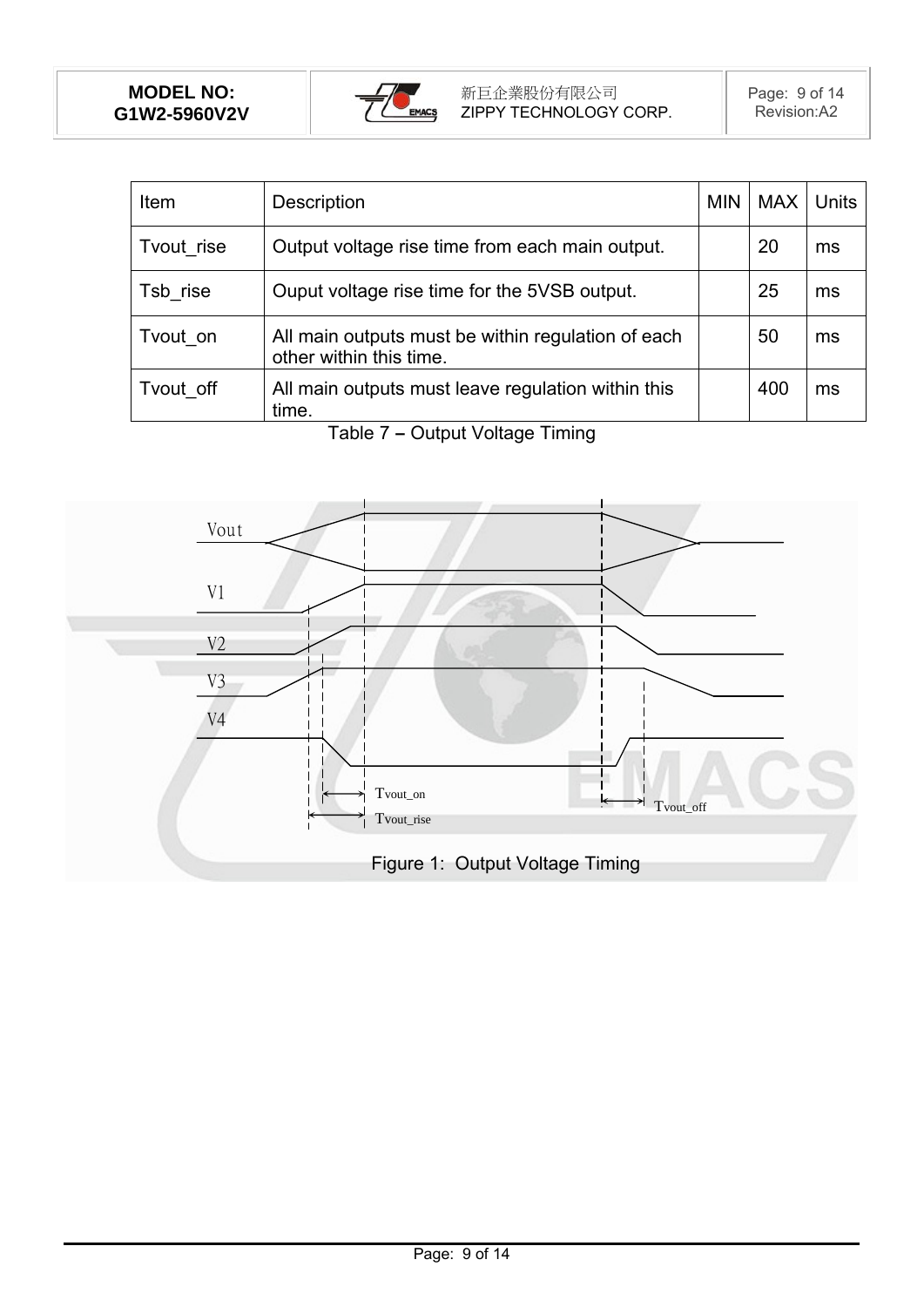

| ltem           | Description                                                                                                  | <b>MIN</b> | <b>MAX</b> | <b>UNITS</b> |
|----------------|--------------------------------------------------------------------------------------------------------------|------------|------------|--------------|
| Tsb on delay   | Delay from AC being applied to 5VSB<br>being within regulation.                                              |            | 1500       | ms           |
| Tac on delay   | Delay from AC being applied to all output<br>voltages being within regulation.                               |            | 2500       | ms           |
| Tsb vout       | Delay from 5VSB being in regulation to<br>O/Ps being in regulation at AC turn on.                            | 5          | 1000       | ms           |
| Tpwok on       | Delay from output voltages within<br>regulation limits to PWOK asserted at turn<br>on.                       | 100        | 500        | ms           |
| Tpwok holdup   | Delay from loss of AC to deassertion of<br>PWOK.                                                             | 15         |            | ms           |
| Tvout holdup   | Time all output voltages stay within<br>regulation after loss of AC.                                         | 16         |            | ms           |
| Tpwok off      | Delay from PWOK deasserted to output<br>voltages (3.3V, 5V, 12V, -12V) dropping out<br>of regulation limits. |            |            | ms           |
| Tsb holdup     | Time 5VSB output voltage stays within<br>regulation after loss of AC.                                        | 70         |            | ms           |
| Tpson on delay | Delay from PSON# active to output<br>voltages within regulation limits.                                      | 5          | 1400       | ms           |
| Tpson pwok     | Delay from PSON# deactive to PWOK<br>being deasserted.                                                       |            | 50         | ms           |

# Table 8 **–** Turn OnlOff Timing



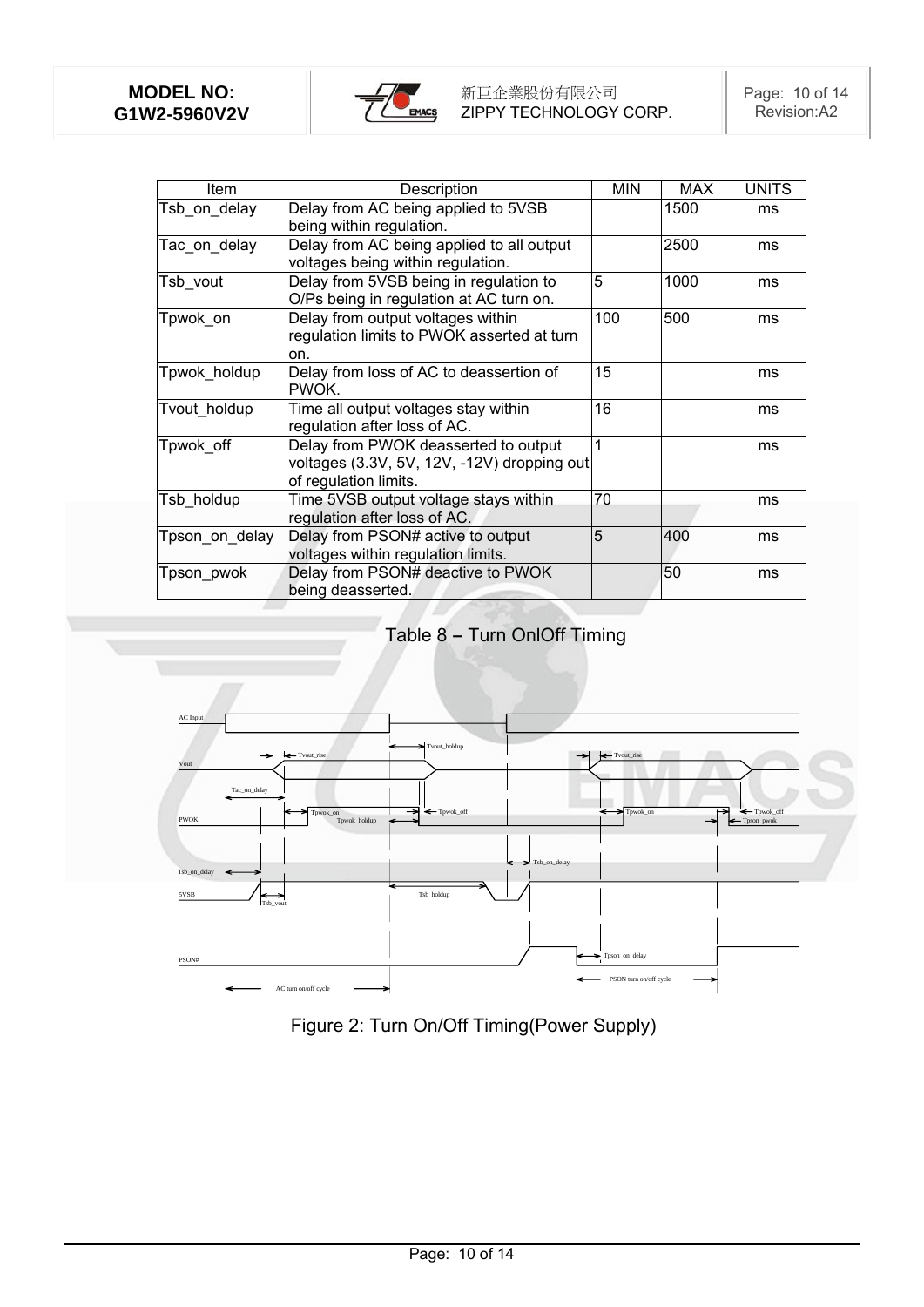

### 3.7 Remote on/off control

The PSON# signal is required to remotely turn on/off the power supply. PSON# is an active low signal that turns on the +5V, +3.3V, +12V and –12V power rails. When this signal is not pulled low by the system, or left open, the outputs (except the +5VSB) turn off. This signal is pulled to a standby voltage by a pull-up resistor internal to the power supply. Refer to Figure 2 for timing diagram.

| Signal Type                         | Accepts an open collector/drain input from the<br>system. Pull-up to VSB located in power supply. |            |  |  |
|-------------------------------------|---------------------------------------------------------------------------------------------------|------------|--|--|
| $PSON$ = Low                        | <b>ON</b>                                                                                         |            |  |  |
| $PSON^{\#} = Open or High$          | <b>OFF</b>                                                                                        |            |  |  |
|                                     | <b>MIN</b>                                                                                        | <b>MAX</b> |  |  |
| Logic level low (power supply ON)   | 0 <sub>V</sub>                                                                                    | 1.0V       |  |  |
| Logic level high (power supply OFF) | 2.0V                                                                                              | 5.25 V     |  |  |
| Source current, Vpson = low         |                                                                                                   | 4 mA       |  |  |
| Power up delay:<br>Tpson on delay   | 5 <sub>ms</sub>                                                                                   | 400 ms     |  |  |
| PWOK delay:<br>T pson pwok          |                                                                                                   | 50 ms      |  |  |

Table 9 – PSON<sup>#</sup> Signal Characteristic

3.8 Overshoot at Turn-on / Turn-off

 Any output overshoot at turn on shall be less than 10% of the nominal output value.

Any overshoot shall recover to within regulation in less than 10ms.

#### 3.9 standby outputs

 The 5VSB output shall be present when an AC input greater than the power supply

turn on voltage is applied.

#### 4.0 Protection

Protection circuits inside the power supply shall cause only the power supply's main outputs to shutdown. If the power supply latches off due to a protection circuit tripping, either a AC cycle OFF for 15 sec, or PSON# cycle HIGH for 1 sec must be able to restart the power supply.

#### 4.1 Over power protection

The power supply shall provide over power protection on the power supply latches all DC output into a shutdown state. Over power of this type shall cause no damage to power supply, after over load is removed and a power on/off cycle is initiated, the power supply will restart.

Trigger point total power min. 110%, max. 160%.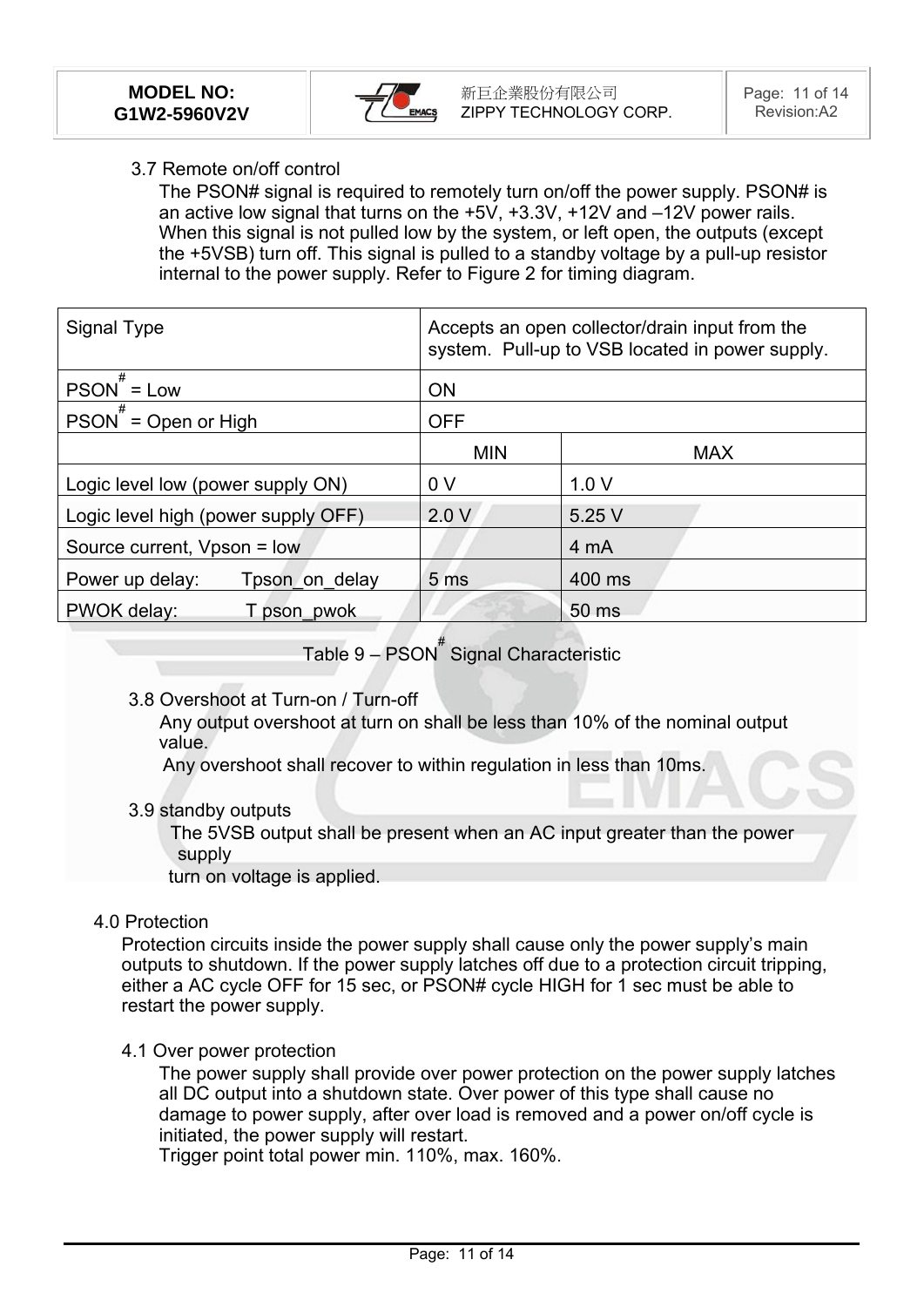

#### 4.2 Over voltage protection

The power supply shall shut down in a latch off mode when the output voltage exceeds the over voltage limit shown in Table 10.

| Voltage | Minimum  | Maximum  | Shutdown Mode |
|---------|----------|----------|---------------|
| $+5V$   | $+5.7V$  | $+6.2V$  | Latch Off     |
| $+3.3V$ | $+3.7V$  | $+4.1V$  | Latch Off     |
| $+12V$  | $+13.3V$ | $+14.3V$ | Latch Off     |

Table 10 -Over Voltage Protection

#### 4.3 Over current protection

This power supply shall have current limit to prevent the +5V, +3.3V, and +12V outputs from exceeding the values shown in Table 11. The current limit shall not trip under maximum continuous load or peak loading as described in Table 5.The power supply shall latch off if the current exceeds the limit. The latch shall be cleared by toggling the PSON# signal or by cycling the AC power. The power supply shall not be damaged from repeated power cycling in this condition. The –12V and +5VSB outputs shall be shorted circuit protected so that no damage can occur to the power supply.

| Voltage | <b>Minimum</b> | <b>Maximum</b> | Shutdown Mode |
|---------|----------------|----------------|---------------|
| $+5V$   | 110%           | 150%           | Latch Off     |
| $+3.3V$ | 110%           | 150%           | Latch Off     |
| $+12V$  | 110%           | 150%           | Latch Off     |

Table 11 – Over Current Protection

#### 4.4 Short Circuit Protecton

4.4.1: A short circuit placed on any DC output to DC return shall cause no damage.

- 4.4.2: The power supply shall be latched in case any short circuit is taken place at +5V,+3.3V,+12V output.
- 4.4.3: The power supply shall be auto-recovered in case any short circuit is taken place at +5VSB,-12V.

#### 5.0 Environmental Requirements

#### 5.1 Temperature

| Operating Temperature Range:     | $0^{\circ}$ C ~ 40 $^{\circ}$ C   |
|----------------------------------|-----------------------------------|
| Non-Operating Temperature Range: | $-20^{\circ}$ C ~ 80 $^{\circ}$ C |

#### 5.2 Humidity

| Operating Humidity Range:     | $\frac{1}{20\%}$ ~ 80%RH non-condensing |
|-------------------------------|-----------------------------------------|
| Non-Operating Humidity Range: | $10\% \approx 90\%$ RH non-condensing   |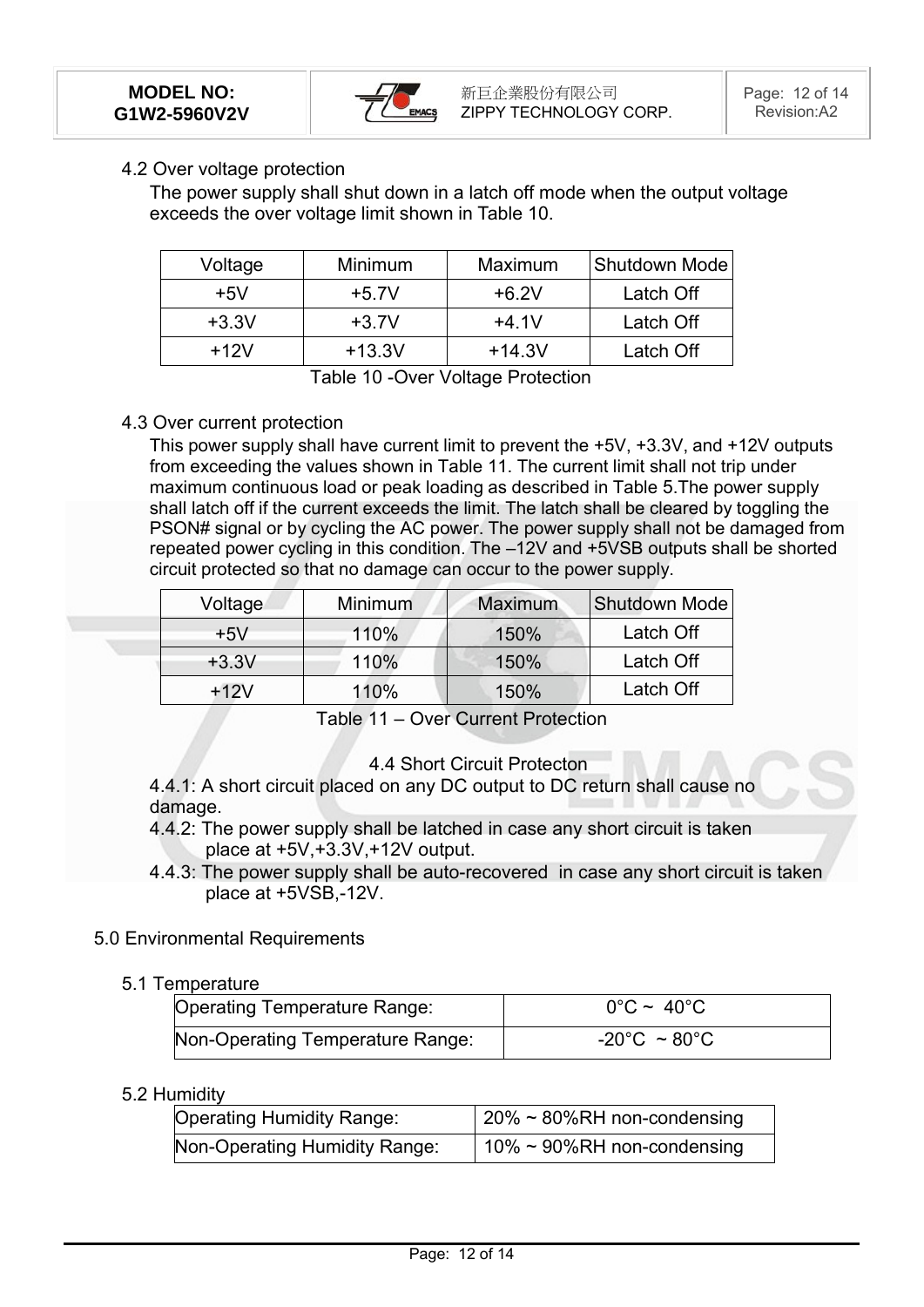

## 5.3 Altitude

| <b>Operating Altitude Range:</b> | Sea level to 16,000 ft |  |
|----------------------------------|------------------------|--|
| Non-Operating Altitude Range:    | Sea level to 40,000 ft |  |

#### 6.0 Safety

- The power supply must be certified to the safety standard listed following:
- 6.1 Underwriters laboratory (UL). The power supply designed to meet UL 60950.
- 6.2 Canadian standards association (CUL) The power supply designed to meet CSA C22.2 No. 60950.
- 6.3 TUV

The power supply shall be designed to meet TUV EN-60950.

6.4 CCC Standards

The power supply shall be designed to meet GB9254-2008, GB4943.1-2011, GB17625.1-2012.

#### 6.5 Power Line Transient.

The power supply shall be designed to meet the following standards

- a.) EN 61000-4-2(ESD) Criterion B,  $\pm$  4KV by contact,  $\pm$ 8KV by air.
- b.) EN 61000-4-4(EFT) Criterion B,  $\pm$  1KV.
- c.) EN 61000-4-5(SURGE) Criterion B, Line-Line  $\pm$  1KV  $Line-Farth + 2KV$
- 6.6 RFI / EMI Standards

 The power supply shall comply with the following radiated and conducted Emissions standards,

- a.) FCC part 15. class B.
- b.) CISPR 22 (EN 55032). class B.
- 6.7 Leakage current

 Input leakage current from line to ground will be less than 3.5mA rms. Measurement will be made at 240 VAC and 60Hz.

#### 6.8 Production Line Testing

100% of the power supply production must have the following test performed. Each power shall be marked indicating the testing was done and passed. Typically this is done by stamping or labeling the power supply with "Hi-pot test OK".

#### 6.9 Hi-Pot Testing

| Primary to secondary                                                | : 3000 VAC for 60 sec.                                  |  |
|---------------------------------------------------------------------|---------------------------------------------------------|--|
| Primary to FG                                                       | : 1500 VAC for 60 sec.                                  |  |
| 6.10 Insulation resistance<br>Primary to secondary<br>Primary to FG | : 30 meg. Ohm min. 500 VDC<br>: 30 meg. Ohm min. 500VDC |  |